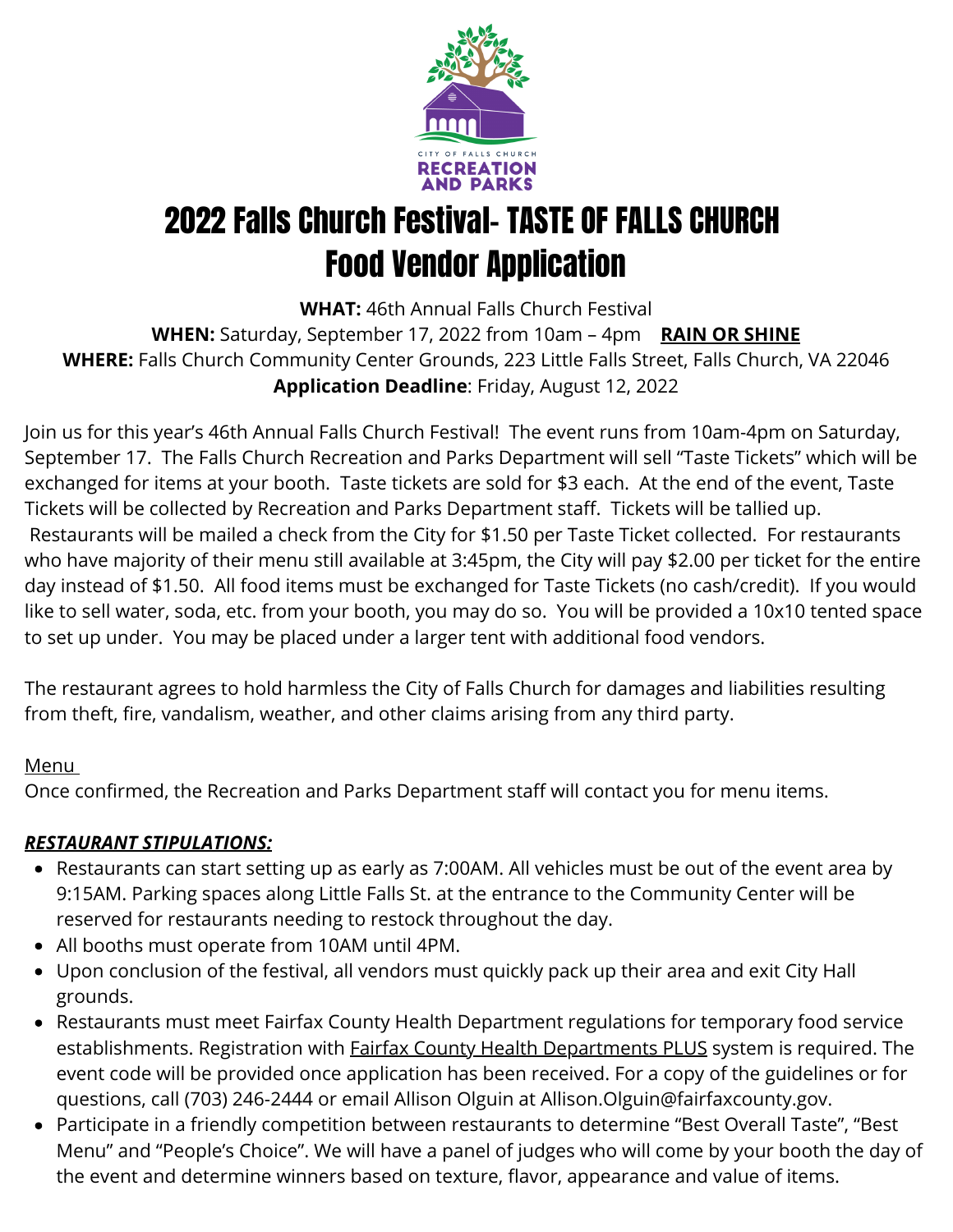- Food vendors who wish to use hazardous materials (i.e. gasoline for generators and propane) must comply with the Statewide Fire Prevention Code and are subject to inspection by the Fire Marshal. If inspected, please be prepared to pay a fee on site.
- The Falls Church Recreation and Parks Department has the right to cancel or postpone the event due to weather, natural disasters, pandemics, or other unforeseeable circumstances. We will notify participants at least 48 hours in advance.
- Event materials with specific space assignment, details and maps will be emailed early September.
- All dirty water must go in water waste bin onsite.
- Grease must leave with you.
- At the completion of the event, all trash and cardboard boxes will need to be bagged and disposed of in receptacles on site.

#### *BOOTH SET UP:*

- You will be provided two tables and two chairs as well as a tent for overhead protection. You must provide any additional items that you may want, such as additional tables and chairs. You may be sharing a 20x10' tent with another restaurant.
- To unload, you will be permitted to drive into the festival area. You may park near your booth space ONLY long enough to unload. You will then need to move your vehicle out of the area before setting up. No driving is permitted on the grass or park areas. No vehicles are permitted in the festival area, except during the initial set-up time to deliver items. All vehicles must be out of the festival area no later than 9:15AM. LATE ARRIVALS WILL NOT BE PERMITTED TO DRIVE INTO THE FESTIVAL AREA.
- Propane tank size should not exceed 20 pounds. You may have multiple 20 pound cylinders.
- Propane tanks must be located 10 feet from tents.
- You will have access to water, not ice.
- The City of Falls Church Recreation and Parks Department will provide and hang restaurants signs on booths.
- If generator access is needed, you must answer yes on the application and provide the number of cords needed.

#### **Questions or Concerns?**

Contact Special Events Program Supervisor, Scarlett Williams at sawilliams@fallschurchva.gov.